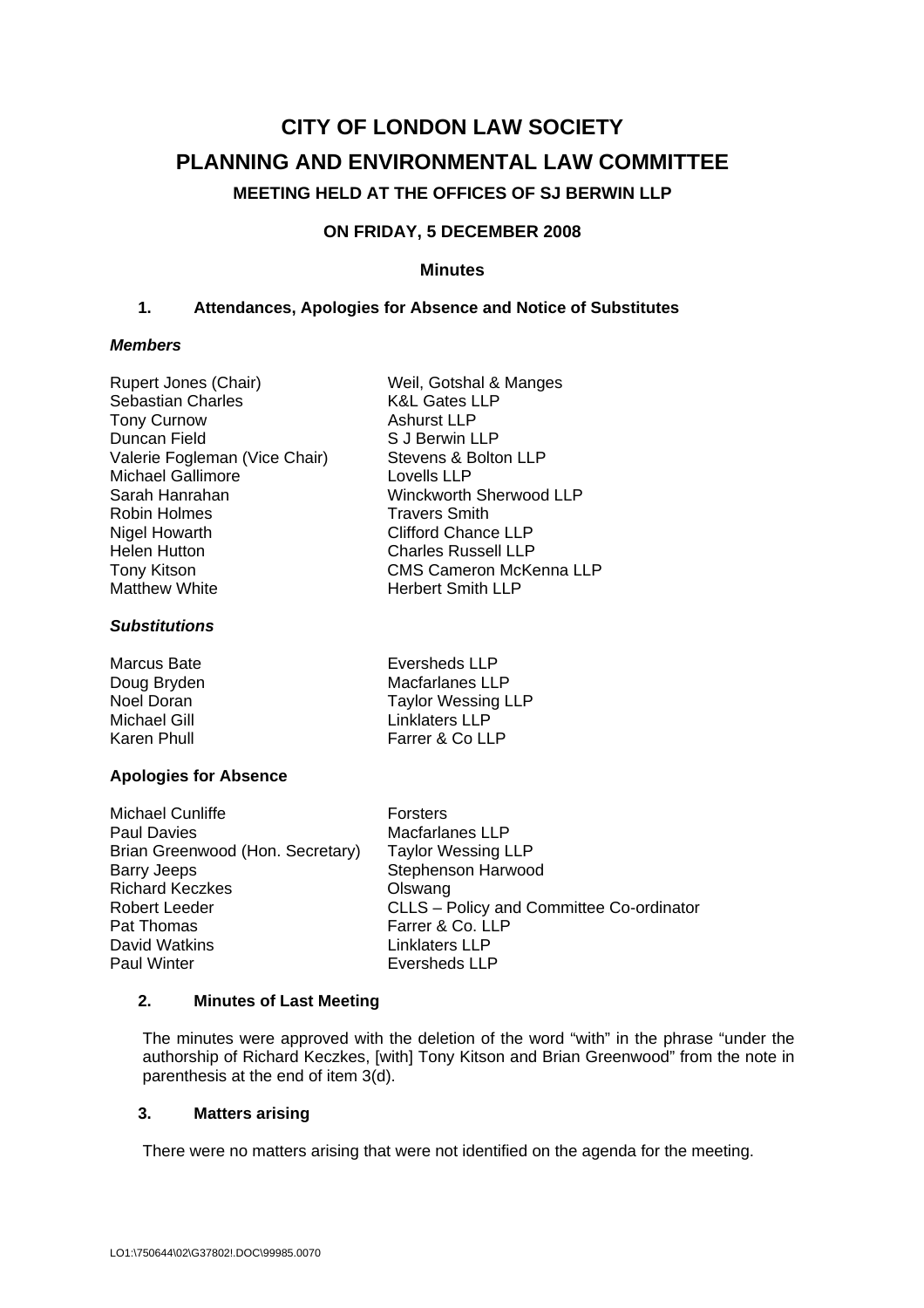# **4. Chairman's Report**

The Chairman advised that Richard Webber had left Field Fisher Waterhouse LLP.

The Chairman reported that he had attended on Monday 1st December 2005 the six-monthly meeting of the Chairs of the CLLS Specialist Committees. David McIntosh had provided an update of the activities of the local Law Society and, in particular, he had explained that the main committee was keen to build on the successful introduction of corporate membership. Mr. McIntosh had referred to a membership survey which had recently been conducted and to the work which its media advisers, Lehmann Communications had undertaken. The main committee would therefore like to emphasise further/better the activities of the specialist committees. Ronald Lehmann had confirmed that Lehmann Communications are available to assist the specialist committees in liaising with the press and promoting the work of the specialist committees. David McIntosh had stated that, as one of the results of the survey, the main committee would be wanting to make the membership more aware of what the specialist committees are doing.

The Chairman further reported that this Committee is one of the most pro-active of the Specialist Committees. For example, we had submitted three responses since the last meeting, all of which are on the CLLS website, namely:

- Consultation on Revised Waste Exemptions from Environmental Permitting
- Consultation on Planning for a Better London, and
- Proposed Changes to Planning Policy Statement 6: Planning for Town Centres.

Members discussed the potential for preparing responses to consultations in advance when members are aware that consultations will be issued. The Chairman asked members to email him, Brian Greenwood and Valerie Fogleman if they become aware of any proposed consultations on which the Committee should respond. He also suggested inviting civil servants to Committee meetings to discuss matters in their pipeline.

Michael Gallimore stated that the Department for Communities and Local Government provide a "what's in the pipeline" talk to the Law Society's Planning and Environment Committee once a year. It was agreed that the Committee should liaise with the DCLG regarding their planning work.

The Committee then discussed the reach of the Proceeds of Crime Act 2002 to planning in that a landowner who receives a fee for fly-posting at its property falls under the POC regime.

## **5. Consultation Responses**

The Chairman invited members to notify him, Brian Greenwood or Valerie Fogleman if there were any consultations to which they considered that the Committee should respond.

## **6. Climate Change Act**

Valerie Fogleman gave a summary of the Climate Change Act. It was agreed that she would write a brief draft summary of the Act to circulate to Committee members and that members could then add to the summary. It was also agreed that a group will be established to keep a watching brief on climate change legislation and that the group would report to the Committee on such legislation. There would be a standing item on the agenda for Committee meetings for such reports.